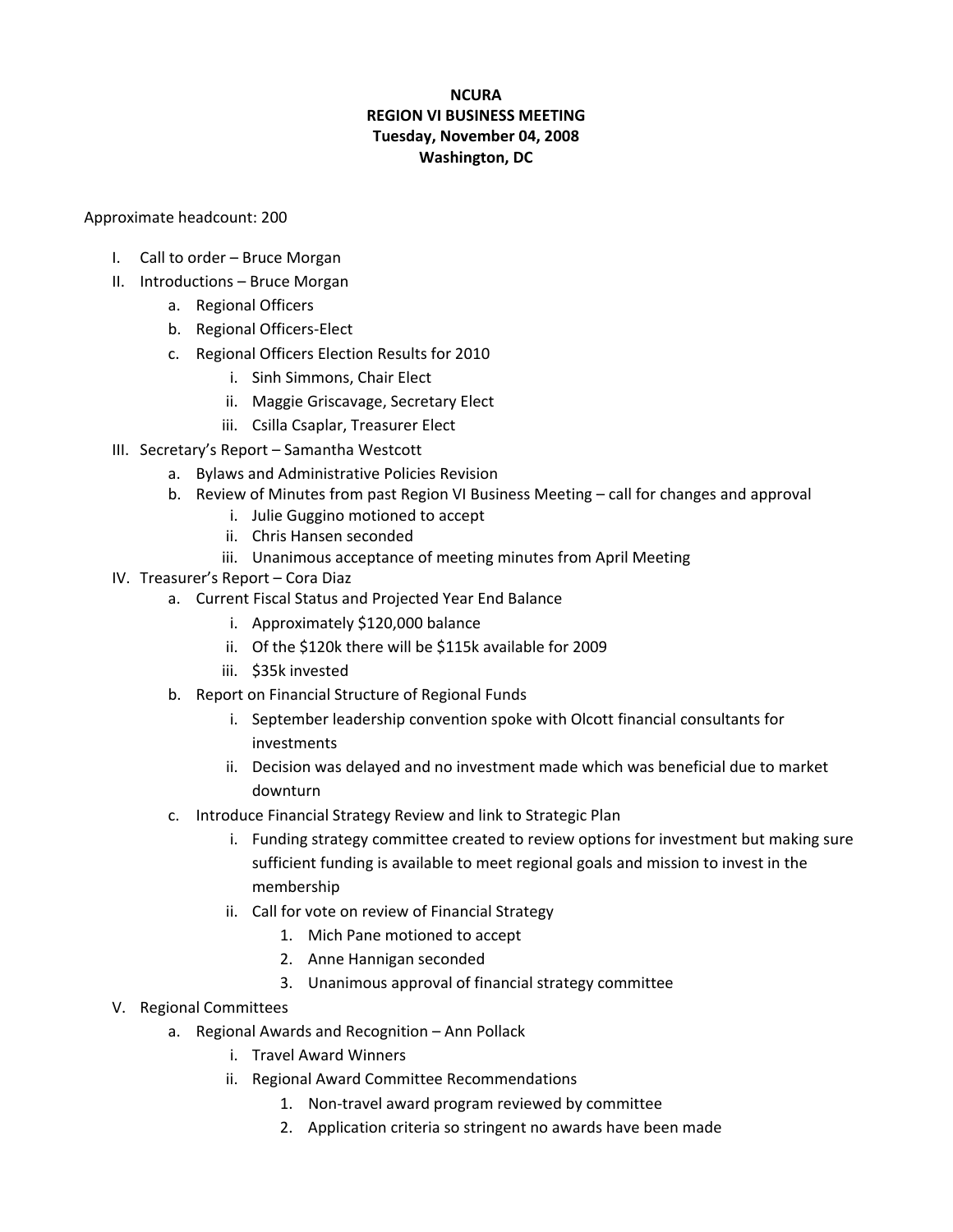- 3. Committee changed criteria to be more flexible
- 4. RAC approved recommended changes and the new criteria will be posted on the Region VI website
- 5. Encourage nominations and self‐nominations
- 6. Details of the awards are provided below these minutes
- 7. Award Committee has been critical to the process of revising the program and the selection of travel award winners.
- 8. RAC approved expanding travel awards program to include two more travel awards for each specialized program FRA and PRA to help extend membership be able to send more attendees. Will take effect in 2009 but will miss the February PRA meeting.
- b. Regional Advisory Committee Bruce Morgan
	- i. Award Committee Recommendations accepted and the recommendations and the awards program becomes effective January 2009
	- ii. Region VI Strategic Plan
		- 1. 2008 was a foundation creating year
		- 2. Made fundamental changes to bylaws and admin policies to allow us to move forward with strategic plan
		- 3. The remainder of the calendar year the RAC will determine how the plan will be put into action during 2009 and beyond
		- 4. Goals of the strategic plan provided below these minutes
		- 5. Expanding to perhaps include:
			- a. Traveling workshops
			- b. Local area discussion groups
		- 6. Membership is urged to contact Region VI officers to share ideas about programs for the Region
		- 7. Membership will be solicited for participation and input
		- 8. Committee membership available for members, eBlast sent to membership to solicit interest
	- iii. Sue Abeles and Cora Diaz leading financial strategy committee
- c. Membership and Volunteer Committee Rosemary Madnick for Joseph McNicholas
	- i. January 2009 survey to membership asking about volunteering and membership needs – encourage completing it
	- ii. Contributions by members of committee noted, including Wanda Bowen and Sinh Simmons
	- iii. Statistics shared:
		- 1. 1979 109 Region VI members
		- 2. 2008 1,049 Region VI members
		- 3. 346 Region VI members at 2008 National Meeting
- VI. Upcoming Regional Meetings
	- a. Santa Fe, NM 2009 Julie Guggino
		- i. Program Committee meeting
		- ii. Six tracks identified
		- iii. Region VI and VII sharing leadership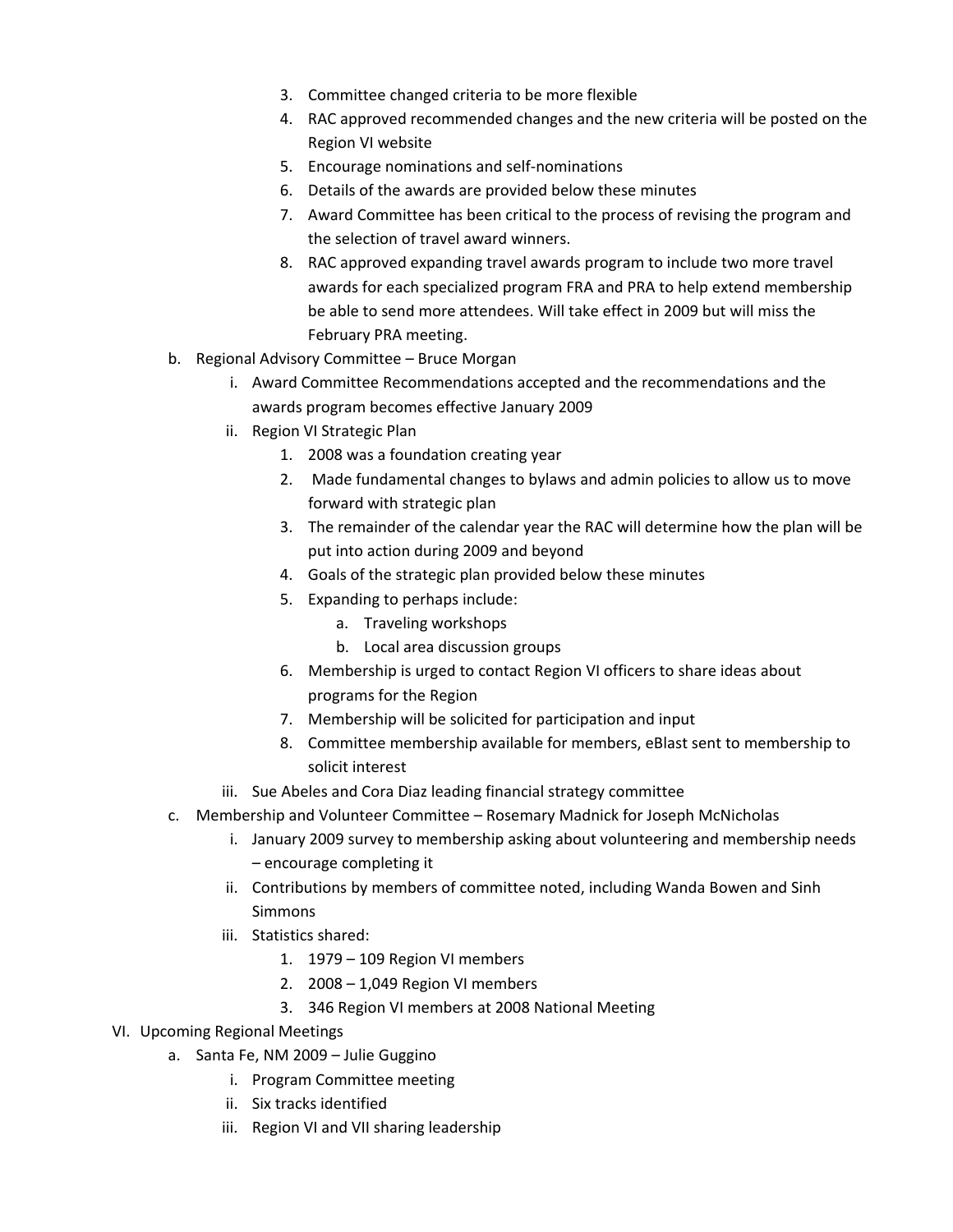- iv. Program on website for signing up for volunteer opportunities, proposing ideas, etc.
- v. Track leaders will follow up on proposed ideas
- vi. Spring meeting is early this year, April  $5^{th} 8^{th}$
- vii. Draft program in December and Final Program in January
- viii. Registration opens in January
- b. Hawaii, 2010 Bruce Morgan
	- i. In negotiations with Hapuna Beach hotel on big island
	- ii. In prior months, a number of members have expressed concerns about ability to attend upcoming meetings
	- iii. Washington and California have imposed travel restrictions
	- iv. Budget impact affecting anticipated travel and stricter approval also anticipated
	- v. Region VI's economic engine is our Regional meeting and we face challenges if we don't have that income
	- vi. We have good savings, but if we make no money in 2009 we can absorb that but can't expand our programs for two years with flat income or losses
	- vii. We are asking for more information from membership of both Regions VI and VII and will survey our membership about the challenges in travel and would it be possible for you to get approval for you to attend a professional development conference in Hawaii
	- viii. Based on that feedback the R6 and R7 leadership will meet and discuss the options
	- ix. Options:
		- 1. Southern California
		- 2. Northern California
		- 3. Seattle (we had great success in Portland)

#### VII. Old Business

VIII.New Business ‐ Pat Byers

- a. Hawaii perspective, as chair of region when there was a meeting in Hawaii.
- b. There have been concerns every time, but we've always made money on meetings in Hawaii in the past.
- c. Pat asks the members that as you consider this issue, you know that this has been raised as an issue in the past and that the region has had successful Hawaii meetings
- d. Bruce Morgan noted that no one is talking about getting rid of Hawaii on a permanent basis. That is not the issue. We are only addressing 2010. Should we postpone Hawaii to 2011 or 2012
- IX. Adjournment
	- a. Alice Doyle motioned to adjourn
	- b. Maggie Griscavage seconded
	- c. Unanimous vote to adjourn

Minutes taken by Samantha J. Westcott, Region VI Secretary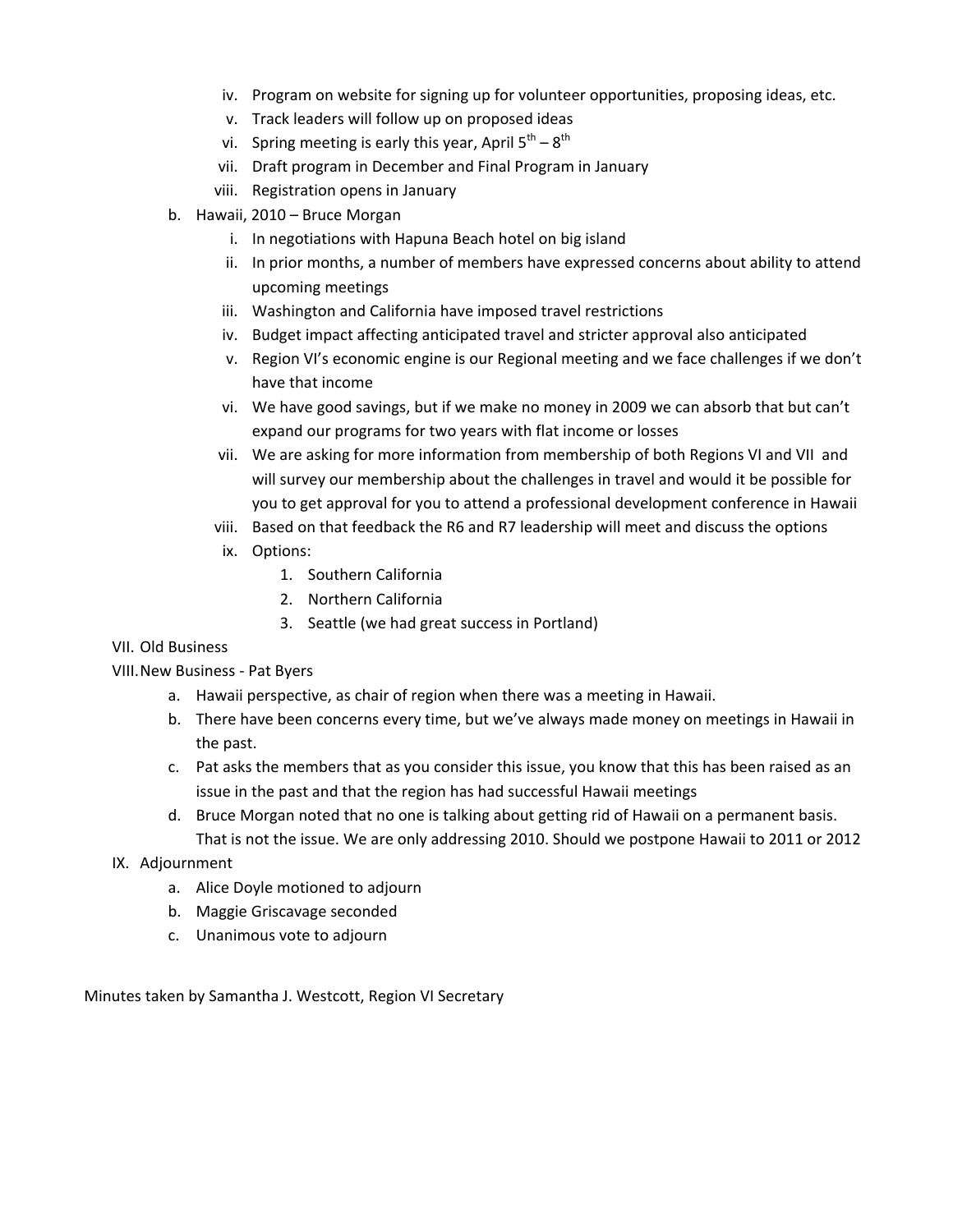# **Region VI Awards**

### **Helen Carrier Distinguished Service Award**

This award was named in memory of Helen Carrier, in recognition of her contributions to research administration in general, and specifically to NCURA.

The following criteria will be used in considering individuals for this award. To be considered for this award, nominees must:

Be a member of Region VI at the time of nomination;

- Have at least ten years of experience in the research administration field; and
- Present evidence of significant continuing and long-term contributions to NCURA specifically, and research administration more broadly. This can be documented through activities such as service as an NCURA officer and/or a Committee Chair in the region and/or at the national level, making research administration‐focused presentations within the field, presenting workshops either in conjunction with NCURA or within other professional forums (such as FDP, COGR, invited meetings, etc.), conducting peer reviews, serving as faculty at professional development training, and/or publishing articles on research administration.

#### **Meritorious Contribution Award**

The nominee(s) for this award shall have made a meritorious contribution to the NCURA Region VI. Individuals and groups are eligible.

The following criteria will be used in considering individuals and/or groups for this award. To be considered for this award, nominees must:

- Be a current or past member of Region VI. In the case of group efforts, at least one of the nominees must be a Region VI member at the time of the activity (ies) that are being recognized;
- Have made a contribution or contributions to Region VI activities that are especially commendable or praiseworthy. This can be evidenced through special service to NCURA Region VI, through activities such as development and implementation of an innovative program to enhance the conduct of regional activities, programs or business; the creation of research administration tools, or sustained support for regional or national activities, or service to the region.

Self-nominations are encouraged. In all instances, the nomination must include separate letters of endorsement from two current NCURA Region VI members.